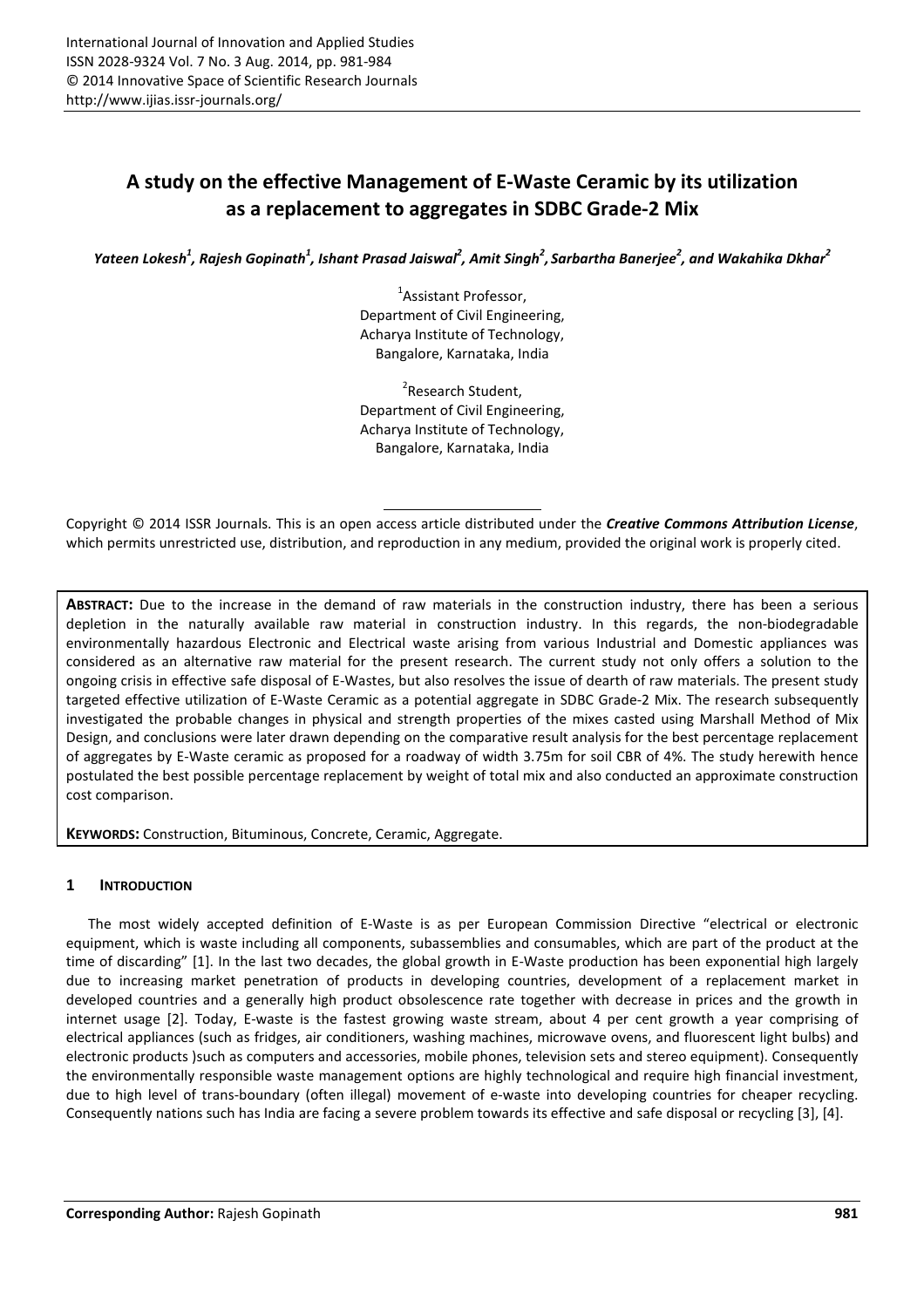#### **2 SCOPE OF STUDY**

A better infrastructural development reflects the nation's development as a whole. From past few decades pavement construction and latest developments in road sector have been dominating towards the infrastructural development of the nation. Due to the increase in the demand of raw materials in the construction industry, there has been a serious depletion in the naturally available raw material for construction. In this regards, extensive research is being carried out worldwide over the utilization of various non-biodegradable industrial and domestic waste as an alternative construction material to enhance the structural and functional properties of the system.

In this context, the non-biodegradable environmentally hazardous E- waste was considered as an alternative raw material for the present research, as a solution to the ongoing crisis in effective safe disposal of E-Wastes, and dearth of raw materials.

#### **3 EXPERIMENTAL METHODOLOGY**

In the initial stage, Aggregates selected for the study were tested for cleanliness, shape, strength, durability and water absorption, for SDBC Grade-2 mix. The aggregate blend satisfying the mid gradation limits were used for this study. 60/70 penetration grade bitumen was also collected and checked for its suitability for usage as per the specifications. The E-Waste Ceramic was checked for its suitability as aggregates and were prepared for 4.75mm IS sieve size for replacement. The aforementioned procedure was followed keeping in mind the specifications of MORT & H  $4^{\text{th}}$  Revision [5]. Marshall Specimens were later casted as per the selected mix design in triplicates for mixes with 0%, 5%, 10% 15% and 20% replacement of 4.75mm IS sieve slot with E-Waste ceramic by weight of total mix as shown in Figure 1. The percentage filler in all the mixes were kept constant as 2% by weight of total mix. All the specimens were later subjected to tests in order to access the Marshall Strength, Physical properties and the Optimum Binder Content for the respective percentage replacements [6]. The results so achieved was subjected to cost comparative analysis while considering for the construction of a 1km roadway having width of 3.75m for a soil California Bearing Ratio value of 4% using E-waste ceramic with that of the conventional material, by referring Schedule of rate -2013 as per Public Works Department, Karnataka [7].The further section provides us an outlook on the resultant changes in percentage OBC, Bulk density, Volume of bitumen, Voids filled with bitumen, Voids in mineral aggregates stability and flow with the increase in percentage ceramic replacement respectively.

#### **4 RESULTS AND DISCUSSION**

The complete set of results has been depicted along Chart 1 to 7. As observed from Chart 1, it can be confirmed that the optimum binder content was found to remain constant with the increase in E-Waste ceramic.





 **Fig. 1.** *Marshall Specimens casted for the study.* **Chart 1.** *% Ceramic v/s % Optimum Binder Content (OBC).*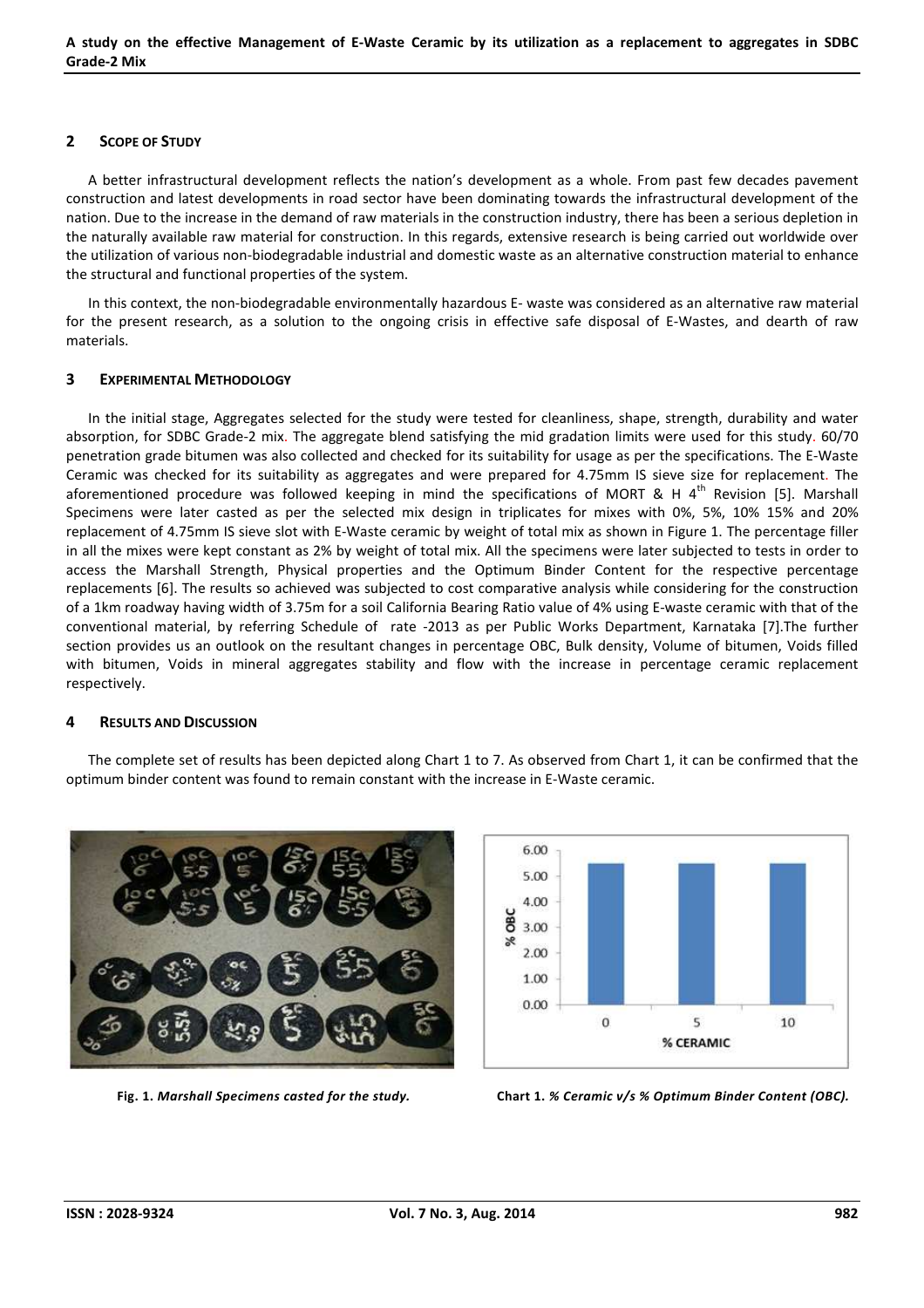



**Chart 2.** *% Ceramic v/s Bulk Density (Gb).* **Chart 3.** *% Ceramic v/s % Volume of Bitumen (Vb).* 

Also as seen from Chart 2 and Chart 3, the bulk density and volume of bitumen was found to increase with the increase in percentage of E-Waste ceramic. The present study also drew the inference that there was a gradual drop in voids filled with bitumen with the increase in percentage ceramic. The same was found to increase from 5% replacement and has been depicted in Chart 4.





 **Chart 4.** *% Ceramic v/s Voids filled with bitumen (VFB).* **Chart 5.** *% Ceramic v/s Voids in mineral aggregate (VMA).* 

Further studies on this as visualized in Chart 5 and Chart 6 revealed that the void in mineral aggregates and stability was seen to increase till 5% replacement and later then gradually decreased thereafter. Eventually from Chart 7, it may be stated that the Marshall flow increased till 5% ceramic replacement with aggregate and decreased thereafter. The results of the cost estimation comparison for 1km roadway of 3.5m width for soil CBR 4% when we consider a total Expense in Construction of Road using conventional materials of about INR 1340317.125/km, with a total Expense in Construction of Road with 10% E-Waste ceramic replacement to be around INR 1331933.982/km provides us as net saving of INR 8383.143/km.